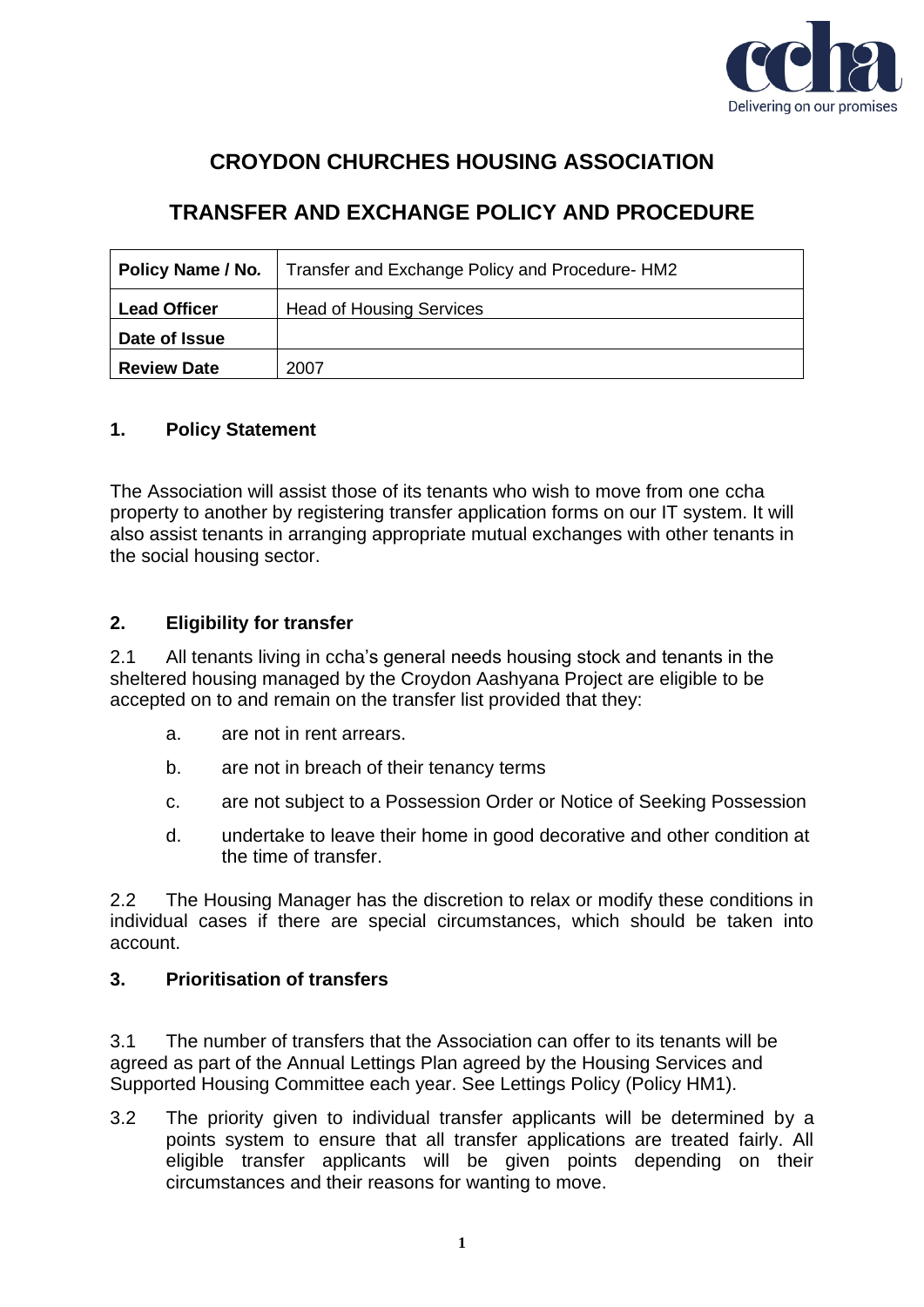

3.3 Priority will be given to emergency cases for Decant, emergency fire or flood and major works.

## **Priority Categories for Transfers**

# **Emergency 250 Points**

**Decant:** Where a property is needed to be emptied for development purposes.

**Emergency Fire or Flood**

**Major Works**

**Urgent Level 1 200 Points**

## **Racial Harassment**

Any tenant accepted as needing a priority transfer on the grounds of racial or other harassment where it is considered that a crime has been committed, that tenant may be required to produce Police and other agency evidence.

## **Physical Violence**

Where physical violence has occurred a crime number and supporting evidence will be required from the Police and any other agencies involved.

## **Trauma or serious social reasons**

This will be treated on a case by case basis and will require supporting evidence from relevant agencies.

#### **Urgent Medical**

Tenants needing a transfer on severe and urgent medical grounds. A request to be moved because of serious medical need if they are unable to return from hospital because of the unsuitability of their property. The present housing conditions are adversely affecting their health and a move to alternative accommodation is necessary. Supporting medical evidence from Hospital/Consultant/Doctor and other agencies will be required to support this

## **Urgent Level 2 150 Points**

#### **Serious Risk of Violence**

Any tenant fleeing a serious risk of violence will need to approach the Local Authority for temporary accommodation until alternative accommodation can be offered.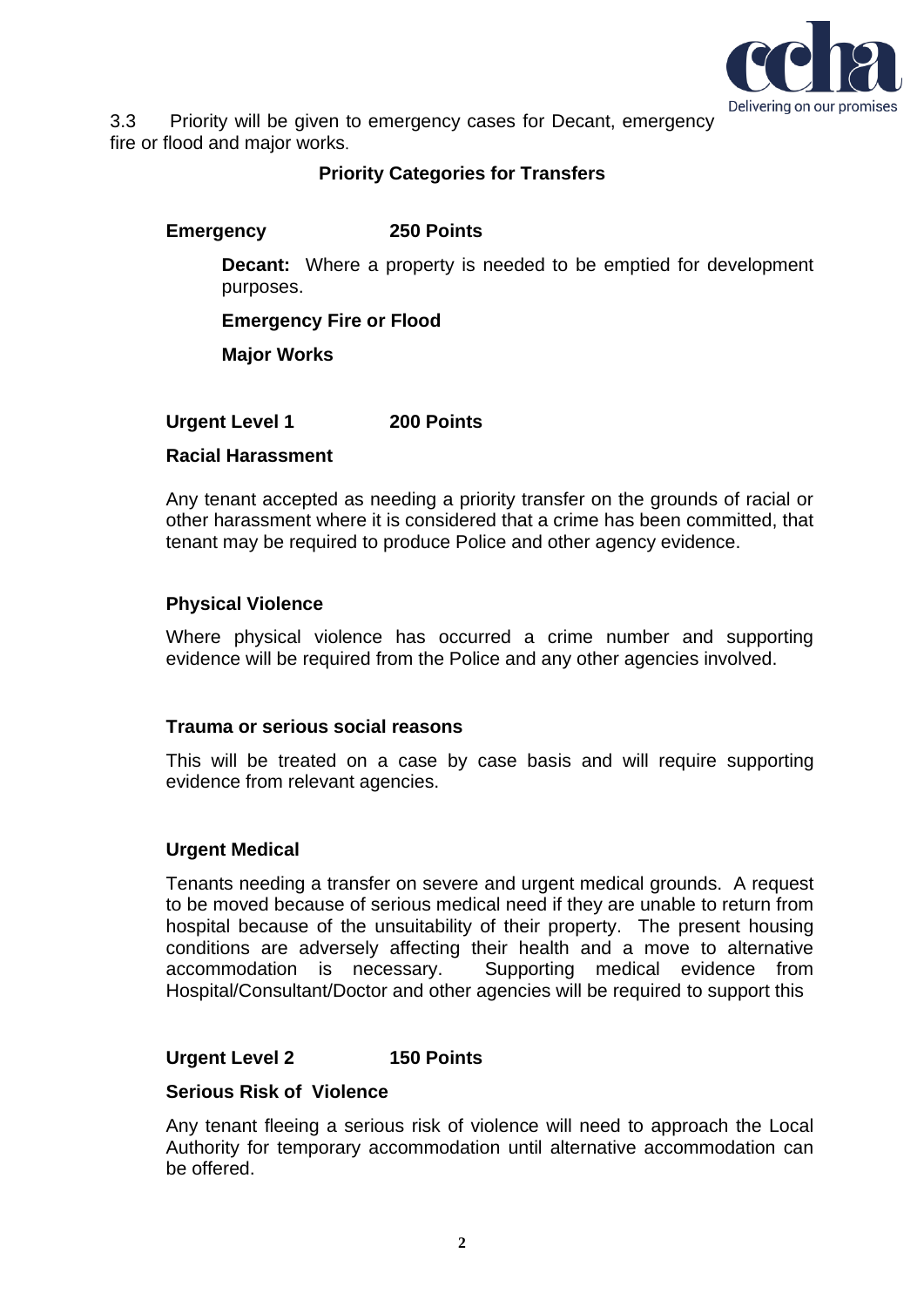

Any tenant suffering serious risk of violence must be prepared to

accept an offer of alternative basis on a like for like basis anywhere within ccha's housing stock. This will be one offer only, a refusal will only be accepted, if proof can be given that this would not be a suitable offer.

Before any transfer to alternative accommodation can take place, supporting evidence from the Police will be required along with any other agency involved.

#### **Serious Risk of Harassment**

The same criteria will apply as that for suffering a serious risk of violence.

## **Succession Rights**

To facilitate a move if a person is left in occupation where no succession exists or where succession exists but property is to large.

| <b>Statutory Overcrowding</b> | 80 points        |
|-------------------------------|------------------|
| Lacking 2 plus bed spaces     | <b>60 Points</b> |
| Lacking 1 bedroom             | <b>30 Points</b> |
| Lacking 1 bed space           | 20 Points        |

| Explanation: | A single bedroom $= 60$ square feet or over       |
|--------------|---------------------------------------------------|
|              | A double bedroom $= 90$ square feet or over       |
|              | 50 square feet or under will not count as a room. |

A double bedroom is considered adequate for two children of the same sex to share, except where a 10-year age gap exists. Two children of opposite sex sharing a room are entitled to a separate room and additional sex separation points when either child reaches the age of 10.

#### **Under Occupation**

| Each bedroom in excess        | <b>20 Points</b> |
|-------------------------------|------------------|
| Extra living room/dining room | 20 Points        |
| Releasing a house             | 25 Points        |

Extra points for releasing a house due to high demand for this type of property.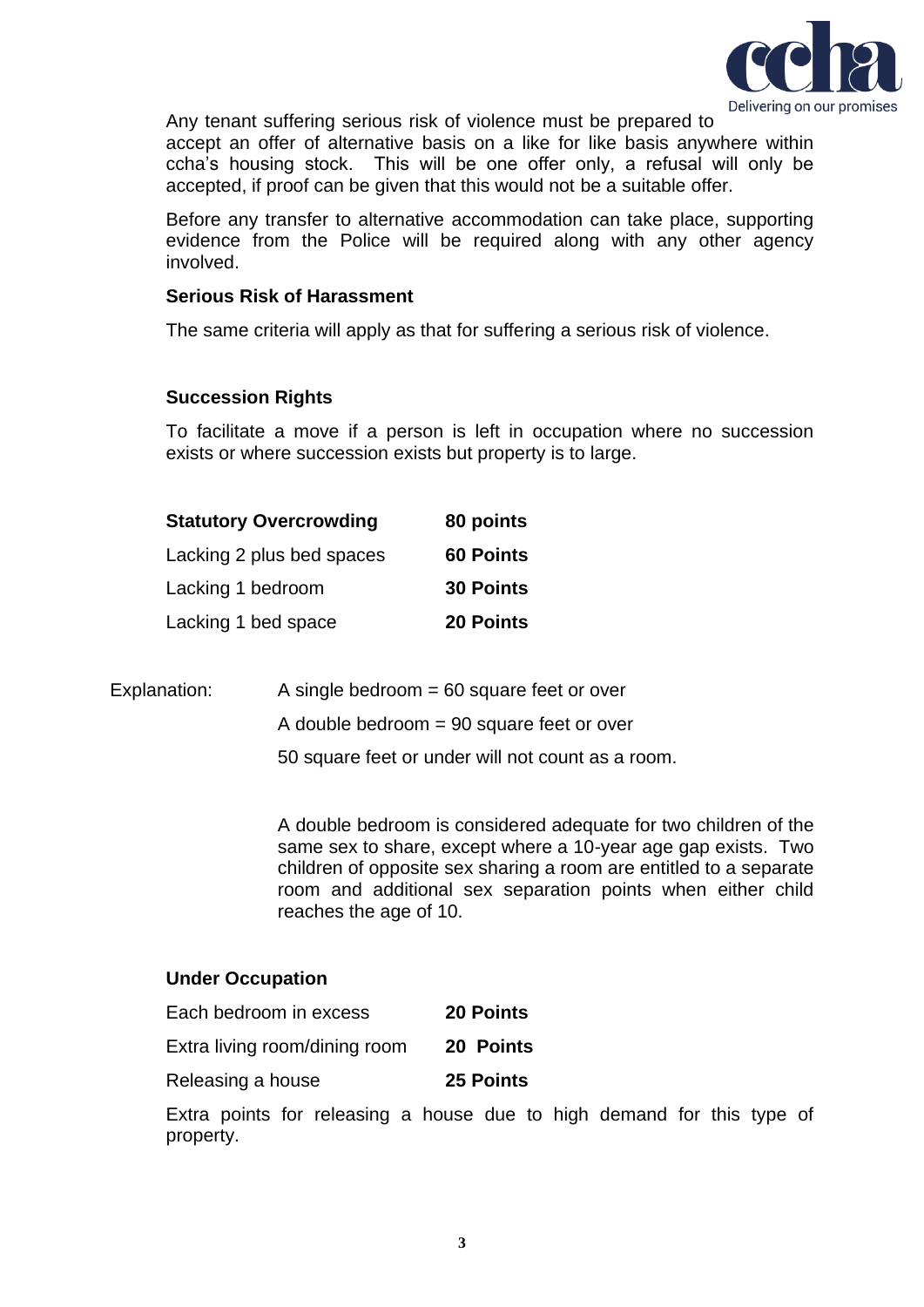

Discretionary points – up to **25 Points** will be awarded under this category of extreme urgency of need where not covered elsewhere in the transfer policy. As this involved subjection decision-making, documentary evidence should support each case, which must be authorised by the Operations Director.

## **Older Persons Points 10 Points**

To be awarded to applications where the tenant requires a move to elderly designated or sheltered accommodation.

## **Waiting Time**

**2 Points** to be added each year, up to a **maximum of 10 Points.**

## **Discretionary Management Points**

Up to **300 Points.** Recommendation must be signed by recommending HO, countersigned and supported by HM and approved by OD.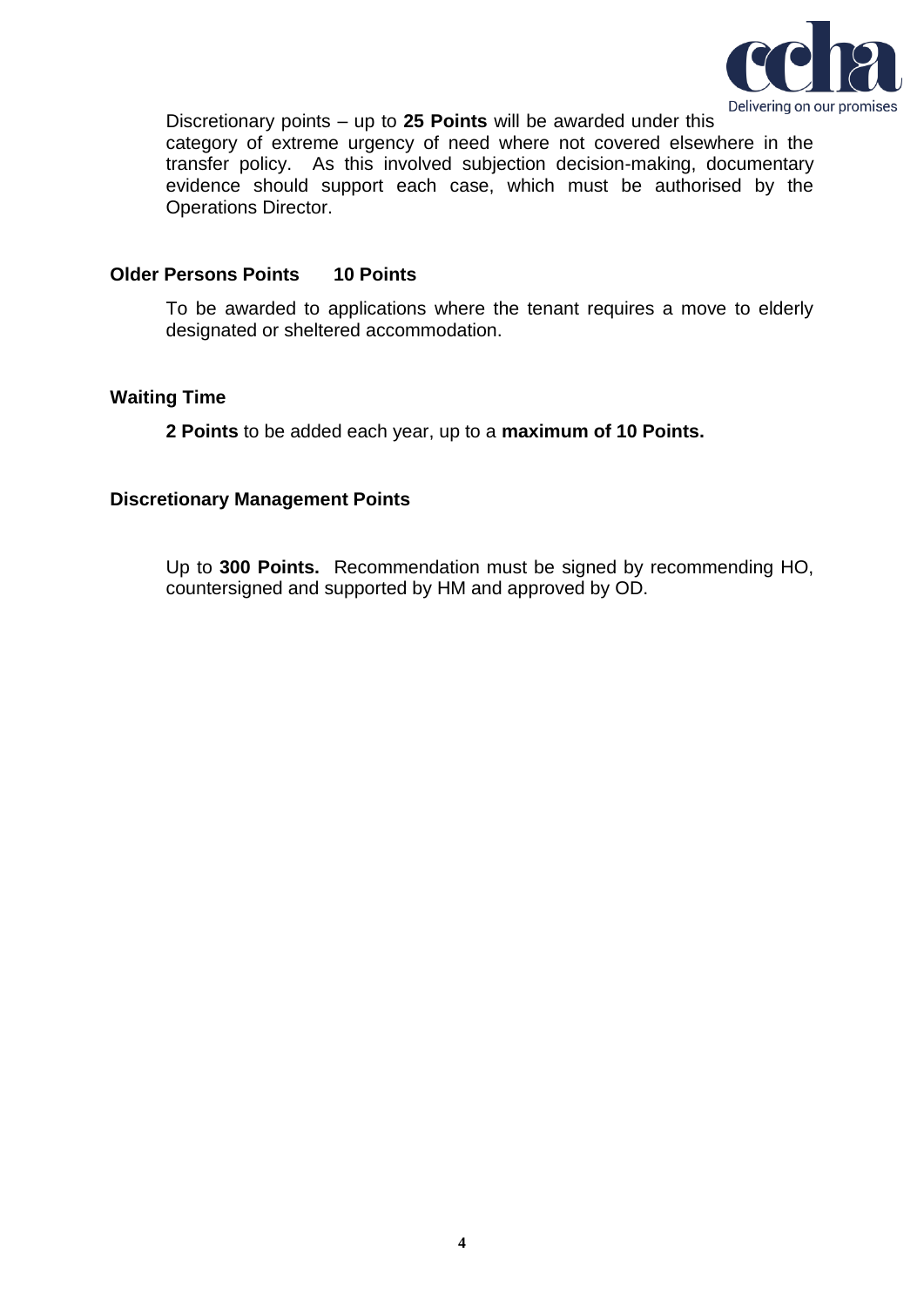

# **5. Transfer Procedure**

5.1 Any tenant wishing to transfer will be sent a standard transfer application form.

5.2 Once a transfer application form has been returned a letter will be sent by the Housing Administrator confirming the points awarded giving an estimate of the time that the applicant may expect to wait before receiving an offer of re-housing.

5.5 An applicant who feels that their application has not been fairly dealt with has the right of appeal using the Association's Complaint's Procedure.

5.6 The Housing Services Manager will make sure that the transfer list is periodically reviewed to ensure that all applicants are being considered within the appropriate priority category.

5.7 Tenants who wish to remain on the list will be asked to renew their application on a yearly basis so that the information held on the list remains up to date.

## **6. Mutual Exchanges**

6.1 Most ccha tenants have the right to exchange their home with another ccha tenant or a tenant of another registered social landlord or local authority, either within Croydon or in another area. The Association will assist tenants in achieving exchanges provided they meet the criteria to be accepted on to the Association's transfer list given in paragraph

6.2 A tenant who has found an exchange partner and wants to exchange must ask the Association for written permission. The Association must reply to such a request within six weeks of the application being made.

6.3 Permission to exchange can only be withheld on the following grounds:-

- i) There is a Court Order to evict the tenant or the tenant proposing to exchange.
- ii) A Notice of Seeking Possession has been served on the tenant or the tenant to be exchanged with, or other court proceedings for possession have been started and the grounds for seeking possession are one or more of those given in the Tenancy Agreement.
- iii) The tenant's flat is substantially larger than the proposed new tenant needs. (For the purposes of mutual exchanges, one extra bedroom will not be viewed as under-occupation).
- iv) The tenant's flat is too small or unsuitable for the needs of the tenant to be exchanged with.
- v) The tenant's flat is specially adapted for a person with physical disabilities and the proposed new tenant does not have disabilities.
- vi) The circumstances of the proposed new tenant are such that their occupation of the flat would conflict with the charitable objectives of the Association.
- vii) The tenant's flat is normally let to people with special needs, there are special facilities nearby for such people and the proposed new tenant does not need that type of special accommodation.